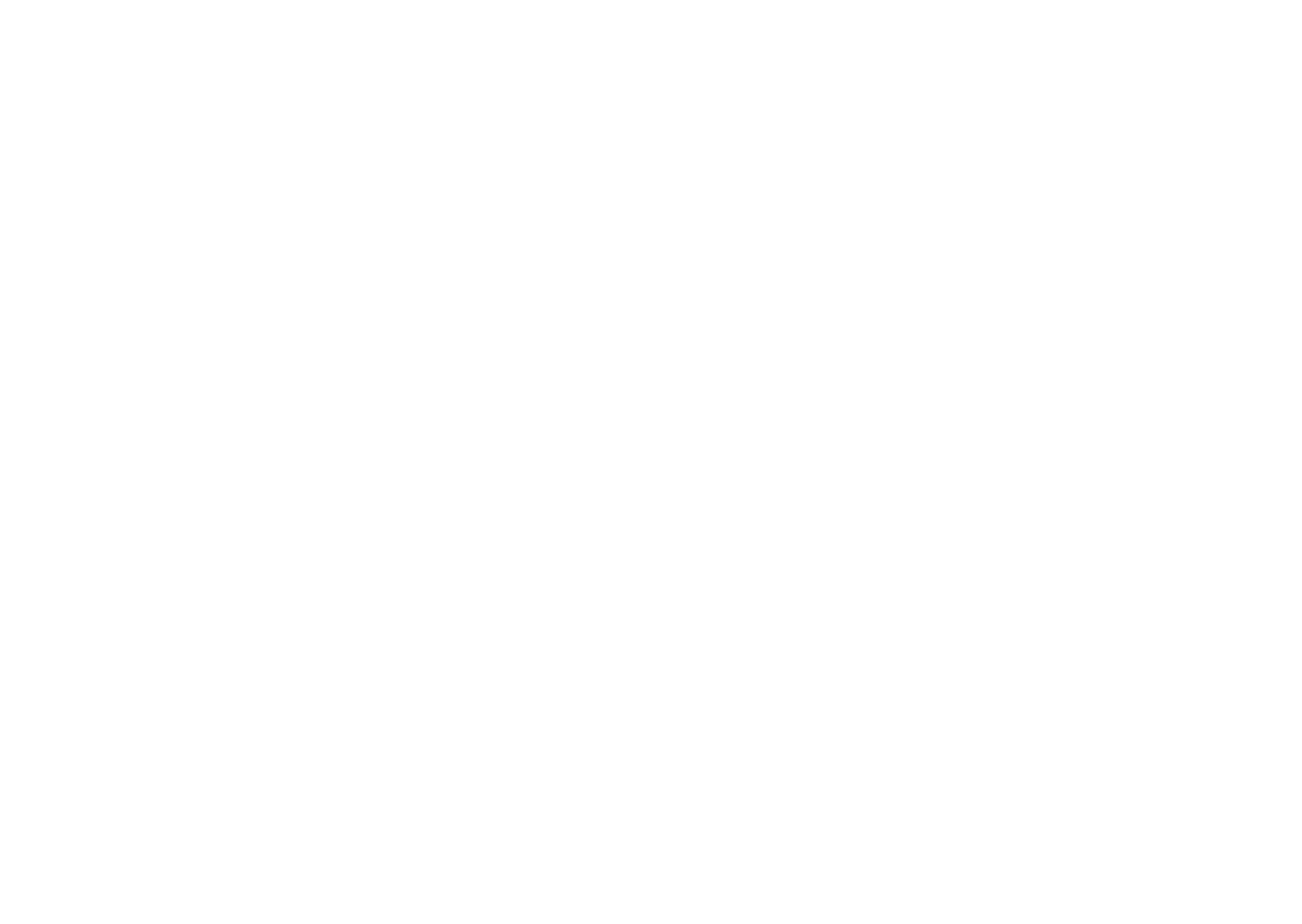"My sympathy for the solitary killer ends where tactics begin; but perhaps tactics need scouts driven by individual despair. However that may be, the new revolutionary tactics — which will be based indissolubly on the historical tradition and on the practice, so widespread and so disregarded, of individual realization — will have no place for people who only want to mimic the gestures of Ravachol or Bonnot. But on the other hand these tactics will be condemned to theoretical hibernation if they cannot, by other means, attract collectively the individuals whom isolation and hatred for the collective lie have already won over to the rational decision to kill or to kill themselves. No murderers — and no humanists either! The first accept death, the second impose it. Let ten men meet who are resolved on the lightning of violence rather than the long agony of survival; from this moment, despair ends and tactics begin"

— Raoul Vaneigem

# **Contents**

| The Revenge of Leon Czolgocz! 10               |  |
|------------------------------------------------|--|
| Hungry Stomachs Lead To Loaded Guns 10         |  |
| Why Would Anyone Shoot a Demoncrat? 12         |  |
| The Pope's Faith in the Afterlife is Tested 12 |  |
| Why Settle For Impeachment? 12                 |  |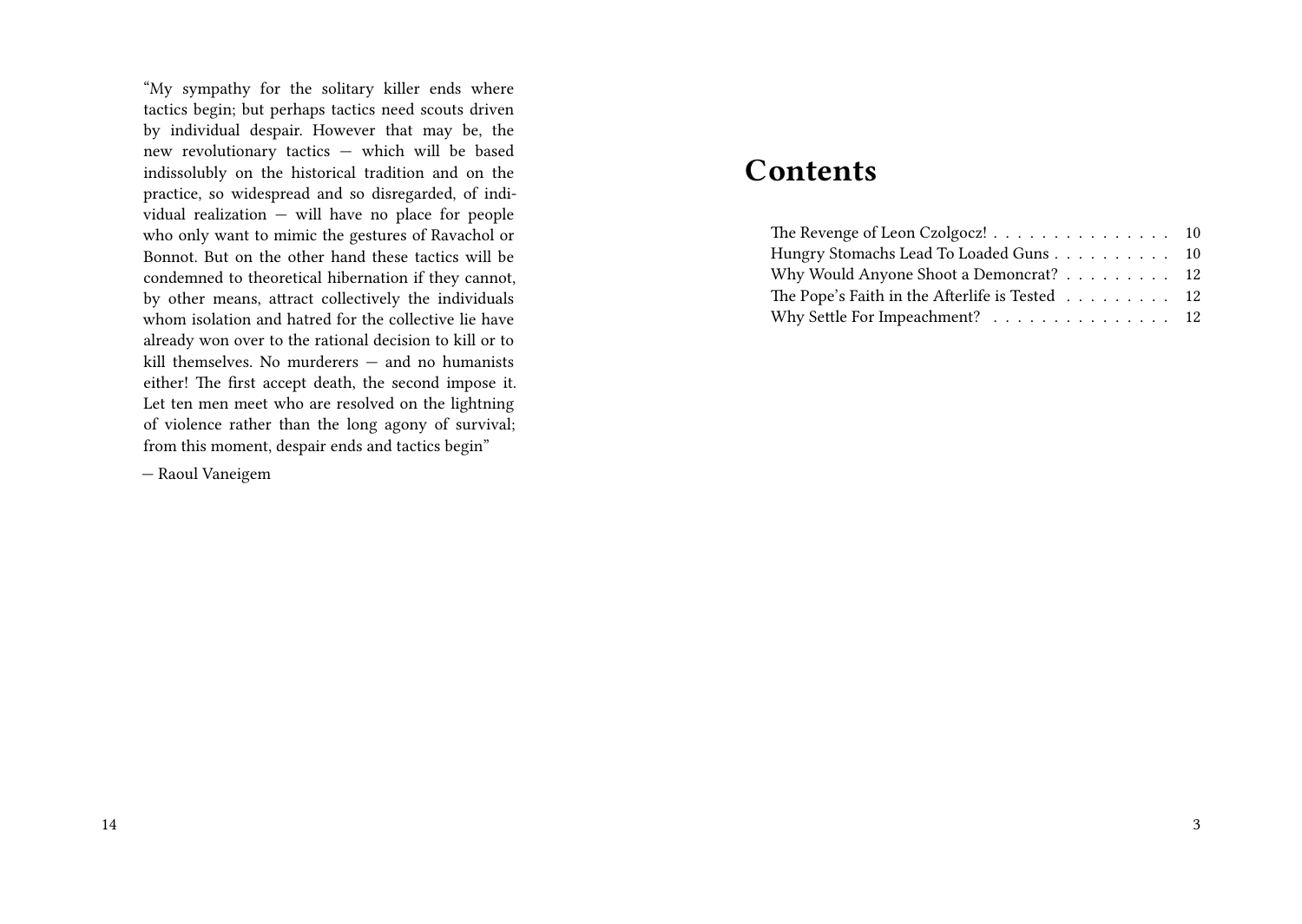successful, but to the best of our knowledge there has only been one other effort — to use aircraft — and it was directed at Richard "Tricky Dick" Nixon.

Sam Byck, an unemployed furniture salesman who hated Nixon and capitalism, and had protested at the White House to impeach him, was the heroic individual who undertook this assignment. The government later claimed that he had a history of mental illness, and was investigated by the Secret Service in 1972 after he threatened President Nixon. On February 22, 1974, Byck, chief orchestrator and sole member of "Operation Pandora's Box," ventured to hi-jack a commercial jetliner from Baltimore-Washington International Airport with the intent of flying it "as best I can" into the White House to assassinate Nixon.

Poor Sam never even made it off the ground though. During the botched action, he killed a security officer in the airport; then after a brief cockpit struggle in which he fatally shot the pilot and copilot, Byck himself was shot twice by the police while still on the ground. Byck then put his gun to his right temple and blew his brains all over the instrument panel.

*[Editors Note: In addition to all these various attempts on the life of the "Commander-in-Chief," eight governors, seven U.S. Senators, nine U.S. Congressmen, eleven mayors, 17 state legislators, and eleven federal-level judges have been violently attacked. No other country with a population of over 50 million has had as high a number of political assassinations or attempted assassinations.]*

"Anarchy, once achieved, makes further bloodshed irrelevant. Away with our explosives,then! Away with our destroyers! They have no place within our better world. But let us raise a toast to all our bombers, all our assassins, most unlovely and unforgivable. Let's drink to their health… then meet with them no more."

— Simon Moon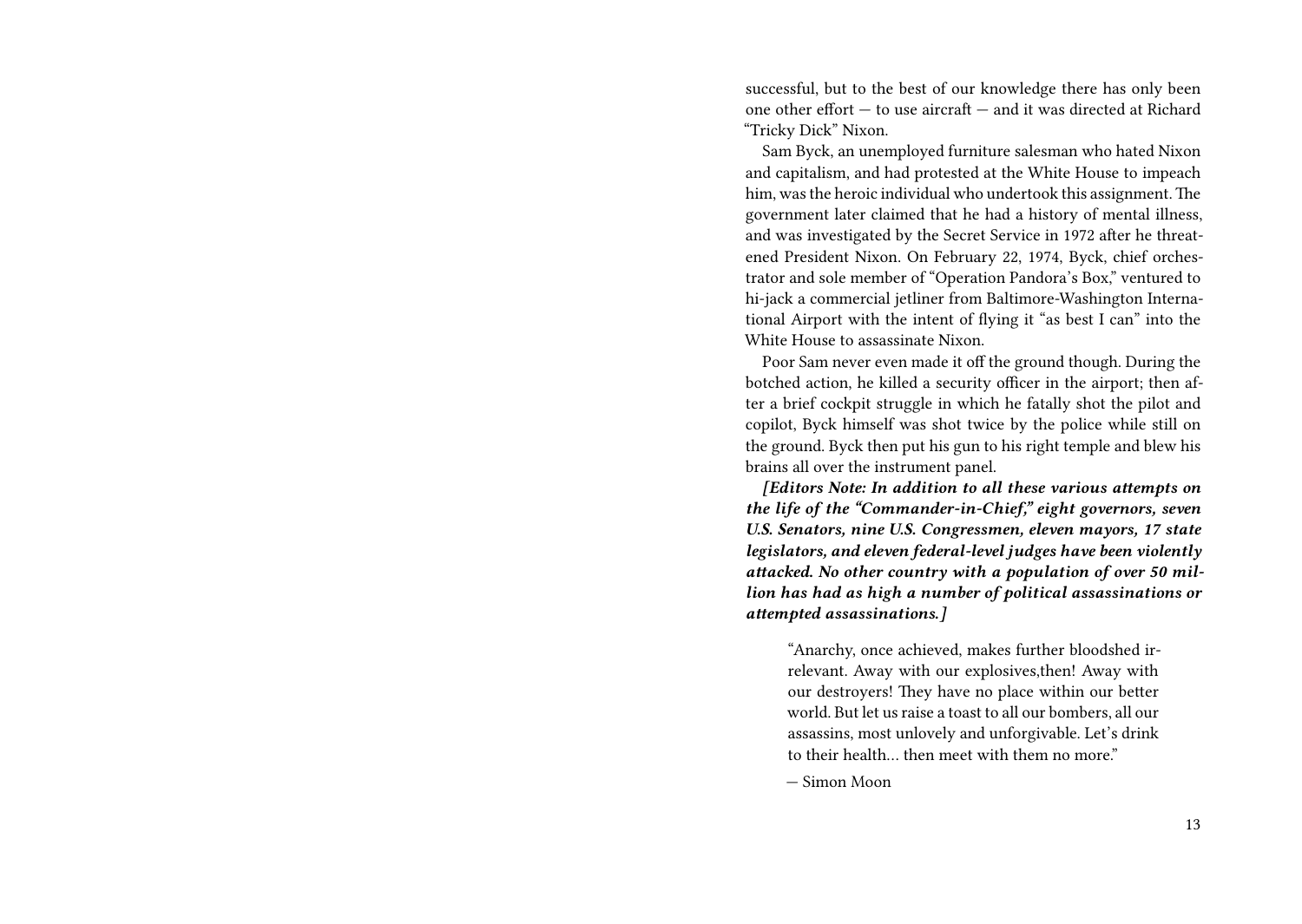#### **Why Would Anyone Shoot a Demoncrat?**

A failed "hit" also took place against FDR's heir, Harry S. Truman (former Ku Klux Klan member, anti-Semite, and the only "human" to ever order the use of the atomic bomb — twice) on November 1, 1950. Two Puerto Rican nationalists, Oscar Collazo and Griselio Torre sola, tried to shoot their way into the president's residence but were stopped outside by guards. In a hail of gunfire, observed by the president from an upstairs window, a guard and Torresola were killed, while two other guards and Collazo were wounded. Collazo was sent to prison and later released.

## **The Pope's Faith in the Afterlife is Tested**

In the early 1970's, our occasional allies, the surrealists, took a (literal) stab at "propaganda by the deed" when Benjamin Mendoza Flores, a Bolivian surrealist painter, attempted to put the kibosh on Pope Paul VI. On November 27, 1970, Pope Paul VI, visiting the Philippines, was attacked at the Manila airport by the daggerwielding Bolivian painter disguised as a priest. Although the Vatican maintained the pontiff was not hurt, it was revealed in 1979, a year after his death, that Pope Paul had, in fact, suffered a serious chest wound. Flores explained his act as being in opposition to hypocrisy and superstition.

## **Why Settle For Impeachment?**

During the course of researching this special investigative feature it was revealed that 9/11 was not the first time that someone conspired to fly a plane into the White House. One would think the methods of assassinating the U.S. President would be quite varied, but in fact the only proven manner of doing so is the use of a firearm. Not only has no other device or technique ever been

Violence among humans seems to be worst when it is institutionalized (as in a standing army). Then it becomes the basis of the society's economy. It becomes self-perpetuating and self-justifying. In addition to the death and destruction it causes, it re-enforces a masculinist character among the people. This is not the violence I am talking about, but rather the hit-and-run spontaneous violence of autonomous anarchist collectives. Not against the general populace, but against those in control. Anarchist violence still kills, but is quite a different thing from the massive, scientifically planned objective violence of institutions like the Pentagon. It is more like the violence of a cornered animal defending itself. Still, those who kill defile themselves, and they must be prepared to accept the consequences of that defilement. But at this stage in the crisis of international industrialism, I see no effective alternative to revolutionary violence. And revolutionary violence *is* effective — that's why the U.S. government is so uptight about it.

I'm not saying that revolutionary violence is the only form of resistance or even the most important form at all times. But it does play a part, depending on the circumstances. Revolution is an act of both creation and destruction.

For those who detest the very thought of violence, let them consider for a moment the powder keg the U.S. ruling class is already sitting on. The U.S. today is a country whose economy is based on ghastly exploitation of peoples throughout the world. Not only do U.S. corporations exploit these peoples' labor, but they take the better part of their natural resources, churn them into commodities, and sell them in the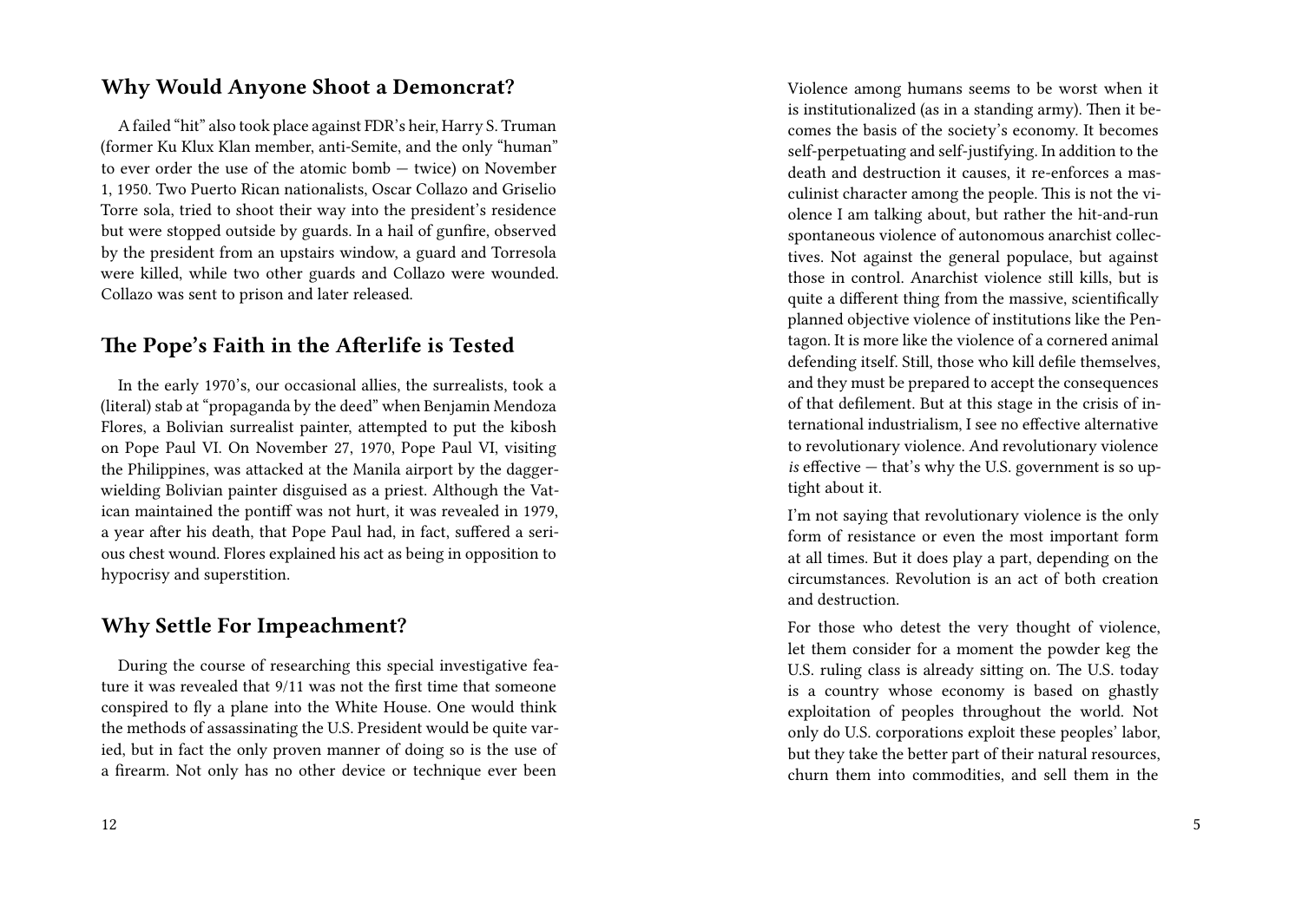U.S. and other countries, where they are quickly converted to garbage. As a result of this imperialism, mass starvation now stalks the Third World. Within the borders of the U.S. itself, the ruling class and the privileged professional classes live as zombies, utterly alienated from their sexuality, from nature, and from themselves. The great American middle class lives in a plastic bubble, surrounded by suburbs and television, totally oblivious to the dragon whose tail it is treading on. At the bottom, the lower classes burn with resentment. With each passing year, the skies grow darker with pollution, and the earth is ever more gorged with refuse. The privileged classes grow old, filled with fat and cancer.

These outrages cannot last forever! Sooner or later, something is going to give, and when it does, the debate over violence will be academic indeed.

— Arthur Evans, Witchcraft and the Gay Counterculture

Probably the first clandestine organization to consciously put into practice the strategy of "propaganda by deed" was the Narodnaya Volya, or People's Will, a small group of Russian nihilists that was founded in 1878 to challenge Tsarist rule. For the Narodnaya Volya, the apathy and alienation of the Russian masses afforded few alternatives other than the resort to daring and dramatic acts of violence designed to attract attention to the group and its objective. However, unlike the many establishment historians who have equated the principle of 'propaganda by deed' with the wanton targeting of civilians in order to assure political publicity through the shock and horror produced by wholesale bloodshed, the Narodnaya Volya displayed a nearly idealistic attitude towards their utilization of revolutionary violence. To them, 'propaganda sevelt finished a short speech at Bay side Park, Zangara fired five rounds from 25 feet. Roosevelt was completely untouched by the gunfire due to Zangara losing his footing atop an uneven chair, and a bystander striking his arm. One bullet struck and fatally wounded Chicago's Mayor Anton Cermak, who was shaking hands with Roosevelt at the time. Four others were wounded, including Mrs. Joseph Gill, wife of the President of Florida Power and Light.

An example of swift retribution by the State, Zangara pled guilty five days later and was sentenced to 80 years in Raiford Prison. At his sentencing he said of the President-elect, "I decide to kill him and make him suffer. I want to make it 50–50. Since my stomach hurt I want to make even with capitalists by kill the President. My stomach hurt long time."

Anton Cermak subsequently died from his wounds two weeks later, and Zangara was immediately tried for his murder. In perhaps one of the shortest periods of time between crime and execution (32 days), Zangara was sentenced to the electric chair and executed on March 20 at Raiford. Unrepentant, Zangara was cursing and railing against capitalists as he was put to death. Giuseppe Zangara's last words were spoken to the judge present at his execution: "You give me electric chair. I no afraid of that chair! You one of capitalists. You is crook man too. Put me in electric chair. I no care!"

A spectacularized journalistic account of Zangara is detailed in a book by Blaise Picchi entitled "The Five Weeks of Giuseppe Zangara: The Man Who Would Assassinate FDR."

There was also a film that came out that same year (1933) called *The Man Who Dared*, which is an "imaginative biography" of Anton Cermak, the Chicago Mayor who was killed in the line of fire during Zangara's attempt on FDR; Zangara is also discussed in the 1992 documentary *Stalking the President: A History of American Assassins* (directed by Peter Gust).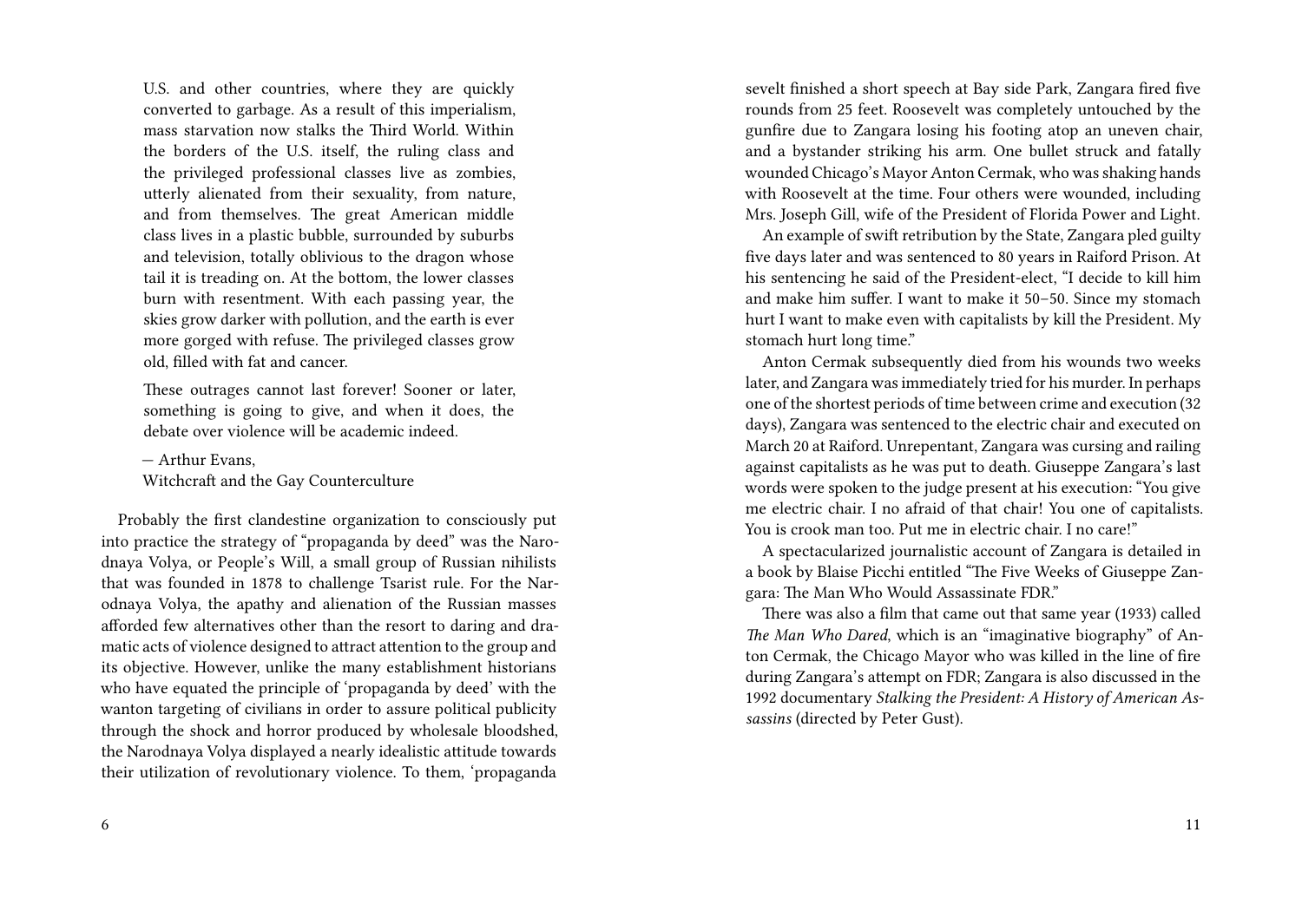#### **The Revenge of Leon Czolgocz!**

In October of 1912 Theodore (Teddy) Roosevelt was on his way to address a campaign rally in Milwaukee, Wisconsin when he was shot with a .38 revolver by German immigrant John Schrank. Schrank claimed that the ghost of William McKinley came to him in a dream and told him to avenge his assassination by killing his successor, Roosevelt! The bullet smashed through Roosevelt's eyeglasses case and his two-page speech, fractured his fourth rib and lodged in his chest. Roosevelt, famed for his "dramatic flair," insisted on delivering his speech as planned, and only afterwards went to a hospital for treatment. He unfortunately recovered quickly, but did lose the election. Schrank was sent to an insane asylum.

## **Hungry Stomachs Lead To Loaded Guns**

Teddy's cousin and fellow president Franklin D. Roosevelt was almost killed before he could even take office! On February 15, 1933, anarchist Guiseppe Zangara attempted to assassinate FDR while the then President-elect was giving a speech in Miami, Florida. As he shot, he shouted, "Too many people are starving to death!" Zangara — an unemployed brick-layer — later said, "I don't hate Mr. Roosevelt personally… I hate all officials and everybody who is rich."

Zangara, a Sicilian anarchist, had lived in New Jersey since 1924, and had only been in Miami for a couple of months. According to the papers, "he was in Miami because it was warm and he was out of work, and he had lost \$200 on the dog races." It is said that he wanted to kill kings and presidents of wealthy governments since he was 17. By chance, Zangara heard that FDR would be in Miami to give a speech. Three days before the shooting, Zangara purchased a 38-caliber pistol at a Miami Avenue pawnshop. As Rooby deed' meant the selective targeting of specific individuals whom the group considered the embodiment of the autocratic, oppressive State. Hence their 'victims' — the Tsar, leading members of the royal family, senior government officials — were deliberately chosen for their 'symbolic' value as the dynastic heads and subservient agents of a corrupt and tyrannical regime. An intrinsic element in the group's collective beliefs was that 'not one drop of superfluous blood' should be shed in pursuit of aims, however meritorious or visionary they might be.

Even after having selected their targets with great care and the utmost deliberation, group members still harbored profound regrets about taking the life of a fellow human being. Their unswerving adherence to this principle is perhaps best illustrated by the failed attempt on the life of the Grand Duke Serge Alexandrovich made by a successor organization to the Narodnaya Volya in 1905. As the royal carriage came into view, the insurgent tasked with the assassination saw that the duke was unexpectedly accompanied by his children and therefore aborted his mission rather than risk harming the intended target's family (the Duke was killed in a later attack). Ironically, the Narodnaya Volya's most sensational accomplishment also led directly to its demise.

On 1 March 1881 the group assassinated Tsar Alexander II. The failure of eight previous plots had led the conspirators to take extraordinary measures to ensure the success of this attempt. Four volunteers were given four bombs each and deployed along the alternative routes followed by the Tsar's cortege. As two of the bomber-assassins stood in wait on the same street, the sleighs carrying the Tsar and his Cossack escort approached the first nihilist mutineer, who hurled his bomb at the passing sleigh, missing it by inches. The whole entourage came to a halt as soldiers seized the illfated executioner and the Tsar descended from his sleigh to check on a bystander wounded by the explosion. 'Thank God, I am safe,' the Tsar reportedly declared — just as the second bomber emerged from the crowd and detonated his weapon, killing both himself and